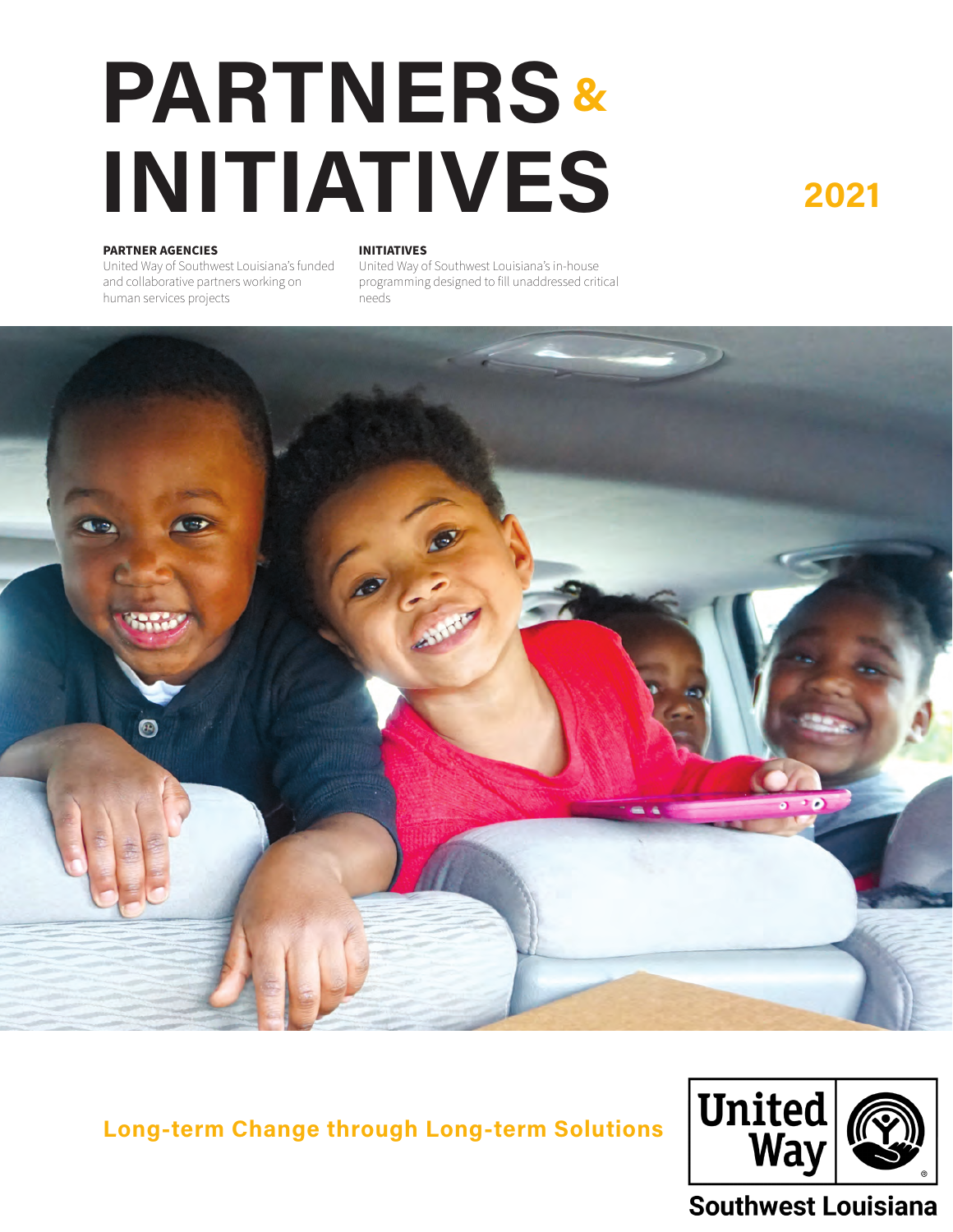# **THE 4 PILLARS**

| <b>EDUCATION</b>         | Our goal for students in Southwest Louisiana is<br>a 96% high school graduation rate. We have five<br>priority areas; Early Childhood, School Readi-<br>ness, Early Grade Reading Proficiency, Middle<br>School Transition and High School Success. |
|--------------------------|-----------------------------------------------------------------------------------------------------------------------------------------------------------------------------------------------------------------------------------------------------|
| <b>ECONOMIC MOBILITY</b> | Our goal for families and individuals in Sou-<br>thwest Louisiana is an unemployment rate<br>of 3.5% or less. We have three priority areas;<br>Economic Mobility, Workforce Development and<br>Earnings.                                            |
| <b>HEALTH</b>            | Our goal for individuals in Southwest Louisiana<br>is a 10% overall increase in health ranking. We<br>have five priority areas; Healthy Beginnings,<br>Safe Home and Community, Supporting Healthy<br>Choices, Independence and Healthcare.         |
| <b>BASIC NEEDS</b>       | Our goal for individuals in Southwest Louisiana<br>is to decrease the number of people dependent<br>on assistance programs. We have two priority<br>areas; Crisis and Resources.                                                                    |

### **All funds and activities must fall under at least one PILLAR**

United Way of Southwest Louisiana's CORE WORK is a focus on the above four building blocks to success. Long-term change for community members struggling is the goal. Everyone benefits when each individual in our community has what they need to succeed.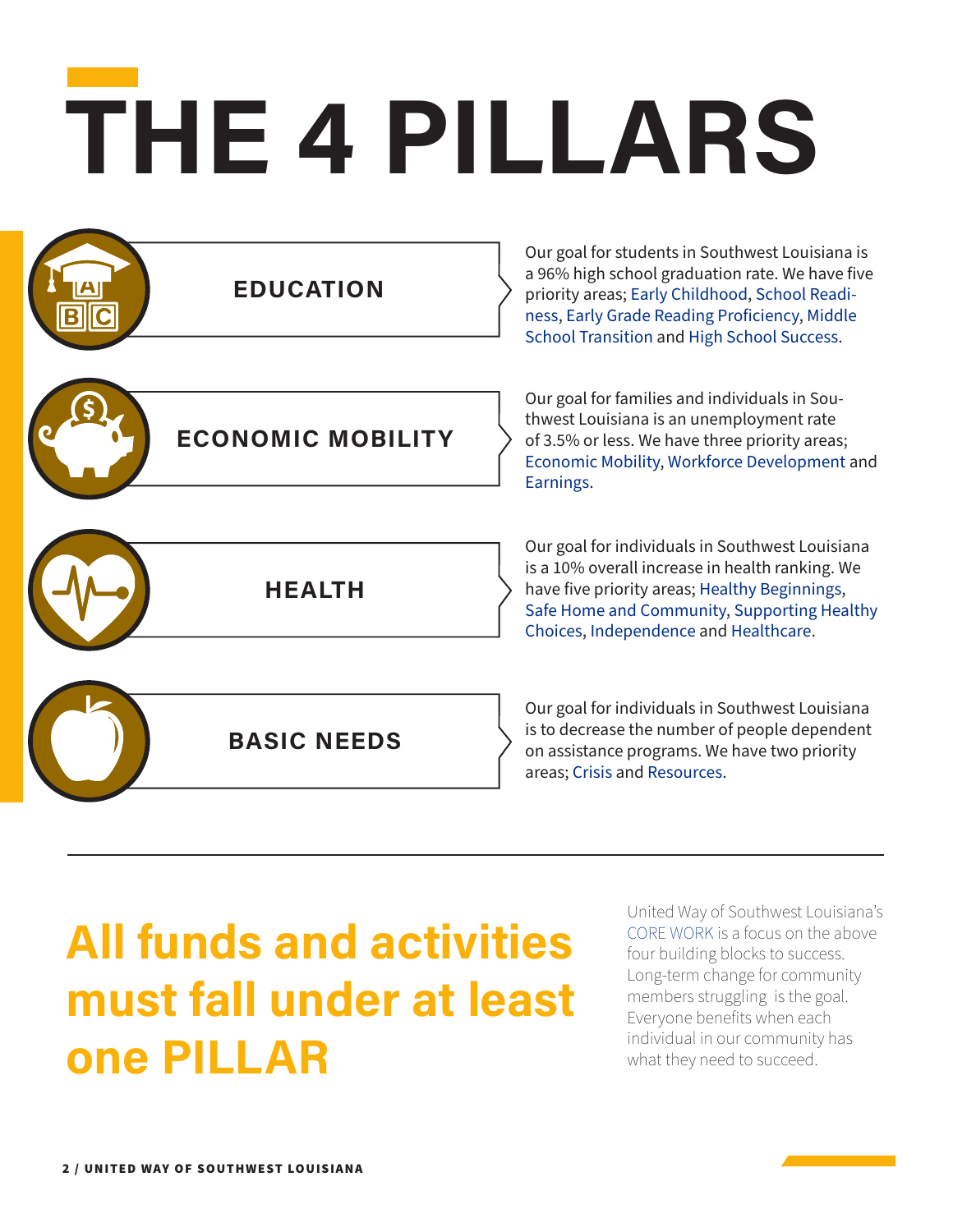# **A.L.I.C.E. = Asset Limited, Income Constrained, EMPLOYED = The Working Poor**<br>ALLICE families are employed, but cannot meet the basic necessities of everyday life that the rest of the community<br>considers essential. YET the **ALICE & POVERTY** A.L.I.C.E. = Asset Limited, Income Constrained, EMPLOYED = The Working Poor

ALICE families are employed, but cannot meet the basic necessities of everyday life that the rest of the community considers essential. YET these same families, because they are employed, are unable to benefit from human services and programs that those living under the Federal Poverty Limit can take advantage of. The income for ALICE families has not kept pace with rising inflation for decades.



United Way of Southwest Louisiana's five-parish region serves more than 304,000 individuals.

We fight for the health, education, economic mobility and basic needs for every person in this community. Our goal is to create long-lasting changes that prevent problems from happening in the first place.

At the foundation of United Way of Southwest Louisiana's community impact work are the principles of **Collective Impact**.

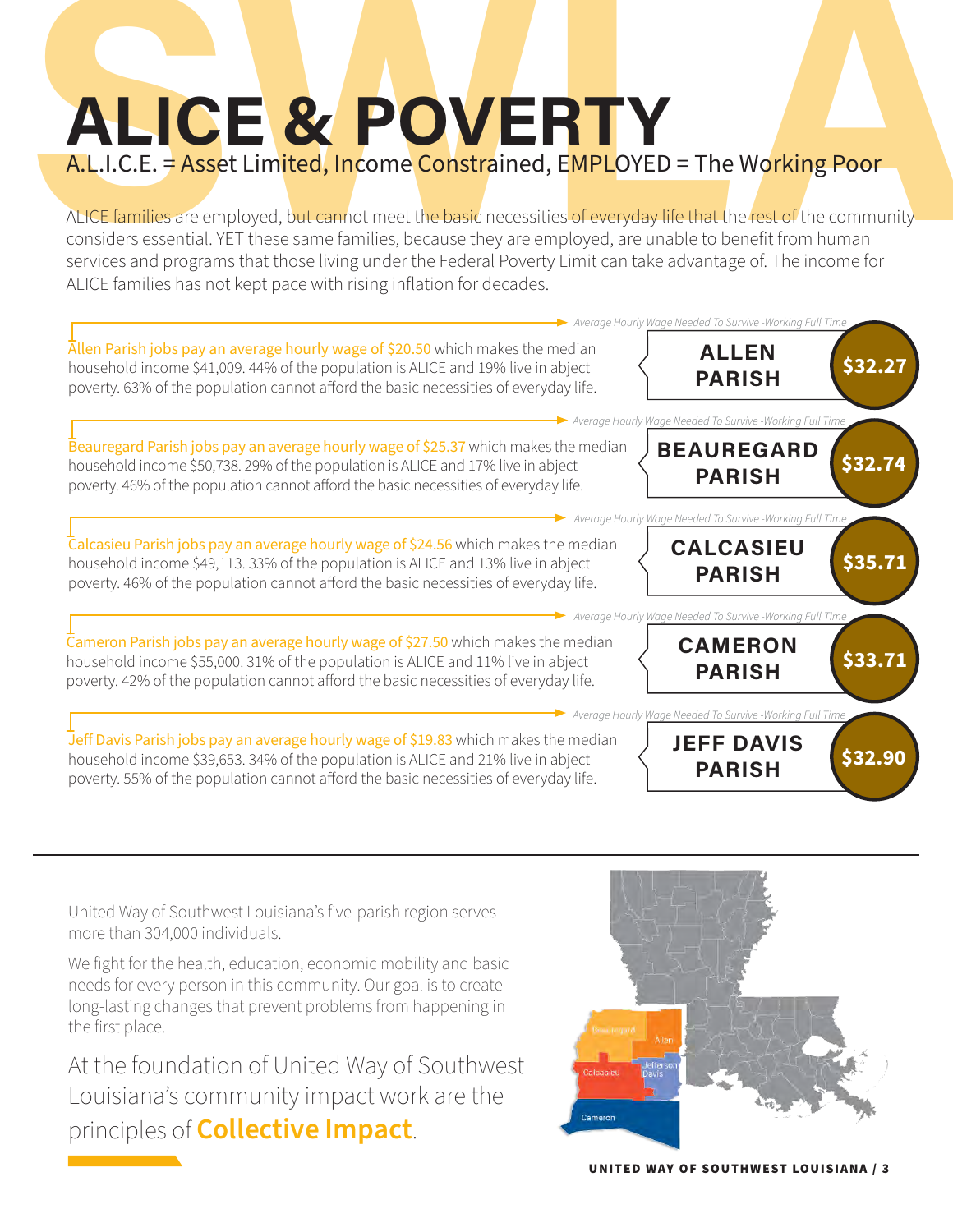# **Partner Agencies**



**United Way of Southwest Louisiana volunteers help partner, Catholic Charities of SWLA, clean up after May flooding.**

United Way of Southwest Louisiana uses multiple cutting-edge sources to keep its finger on the pulse of the community's needs. With the knowledge that an entire region thrives when each individual and family is healthy and prosperous, experienced team members monitor resources 24/7. The essential resource in the United Way arsenal is the 211 resource hotline, an Initiative where individuals can ask for assistance with anything from childcare to rent and utilities.

Using data from 211 callers allows United Way of Southwest Louisiana to direct critical resources where they are most requested. From this information, the team can build community investment strategies and fluidly move goods and services. Always beneficial, it is indispensable following natural disasters. Federal, state and local governments have come to rely on the information and utilize 211 to disseminate emergency assistance quickly.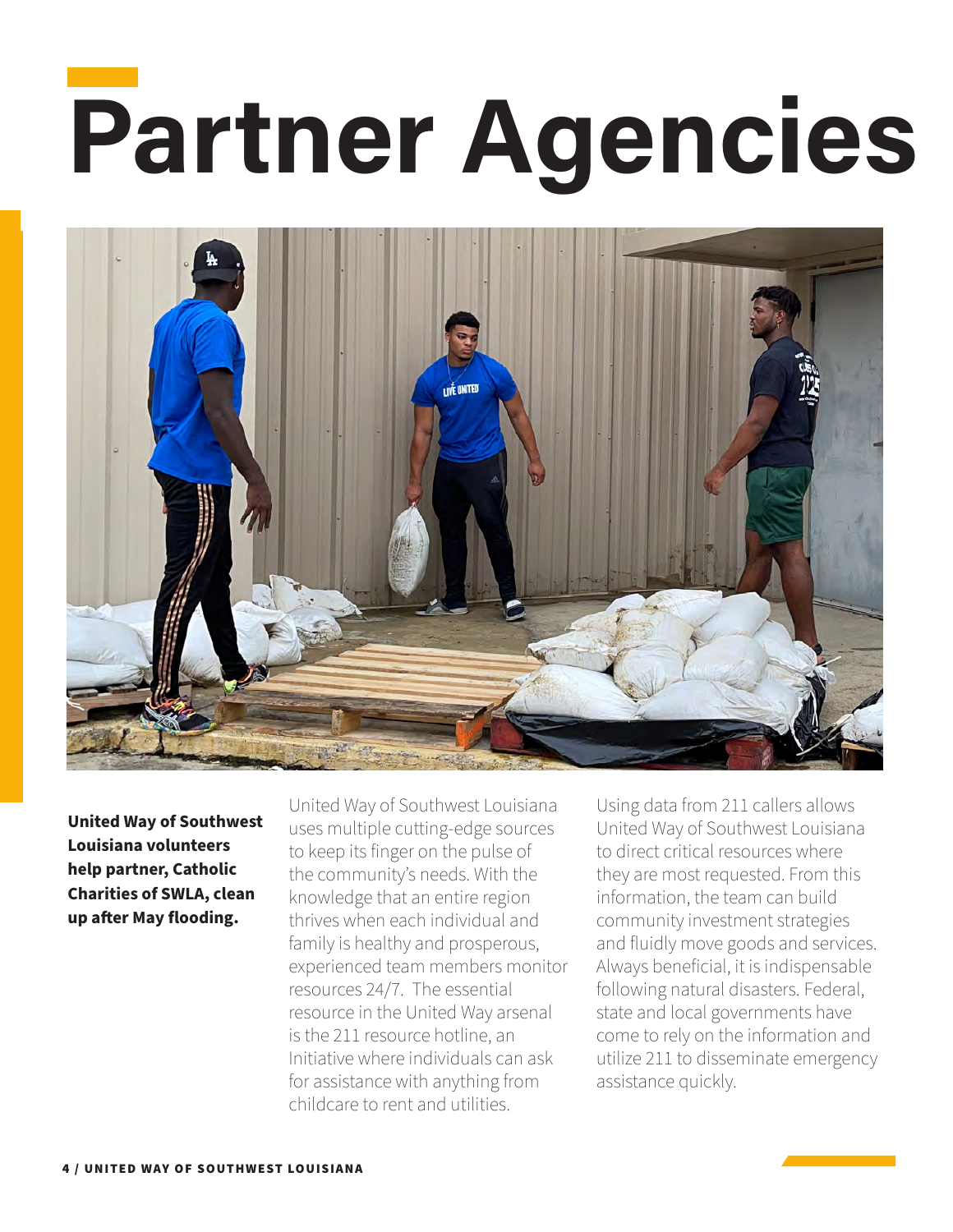#### **GRANT FUNDS COME FROM DONORS GIFTS AND STAY LOCAL**

## **Donations go GRANT FUNDS COME FROM DONORS GIFTS AND STAY LOCAL exactly where they should go - to local and critical support**

United Way of Southwest Louisiana utilized volunteers, experts in their chosen field, to operate a grant cycle annually. Funding falls under the four pillars and must address a need the team has deemed critical. The community investment volunteers vet each 501(c)(3) organization thoroughly to ensure alignment with the mission, vision and principles of United Way. Each organization must prove the ability to fulfill the request before receiving the donor's gifts.

The Board of Directors is ultimately responsible for how grant funds are expended annually.

United Way of Southwest Louisiana takes a donor's desire to entrust their gift to this nonprofit seriously. This team provides the best use and creates as much positive impact as is possible each day. The collective impact of many individuals giving of any size or type makes it possible for this team to have served 766,460 local residents in 2020.

| $\mathcal{P}$ | <b>ABRAHAM'S TENT</b>                                               |
|---------------|---------------------------------------------------------------------|
| $\mathcal{Y}$ | <b>ASSIST AGENCY</b>                                                |
| $\mathcal{P}$ | <b>BEAUREGARD ARC</b>                                               |
| $\mathcal{P}$ | <b>BEAUREGARD COMMUNITY CONCERNS - JUNE JENKINS WOMEN'S SHELTER</b> |
| $\mathcal{P}$ | <b>BEAUREGARD COUNCIL ON AGING</b>                                  |
| $\mathcal{P}$ | <b>BIG BROTHERS BIG SISTERS OF SWLA</b>                             |
| $\mathcal{P}$ | <b>BOYS &amp; GIRLS CLUBS OF ACADIANA</b>                           |
| $\mathcal{P}$ | <b>CALCASIEU COMMUNITY CLINIC</b>                                   |
| $\mathcal{P}$ | <b>CALCASIEU COUNCIL ON AGING</b>                                   |
| $\mathcal{P}$ | <b>CATHOLIC CHARITIES OF SWLA</b>                                   |
| $\mathcal{P}$ | <b>CHILDREN'S MUSEUM OF SWLA</b>                                    |
| $\mathcal{P}$ | <b>FAMILY &amp; YOUTH COUNSELING AGENCY</b>                         |
| $\mathcal{P}$ | <b>GIRL SCOUTS OF LA - PINES TO THE GULF</b>                        |
| $\mathcal{P}$ | <b>GIRLIE GIRLS MENTORING PROGRAM</b>                               |
| $\mathcal{P}$ | <b>IBERIA COMPREHENSIVE COMMUNITY CLINIC - MERRYVILLE</b>           |
| $\mathcal{P}$ | <b>JEFF DAVIS CADA</b>                                              |
| $\mathcal{P}$ | <b>JUNIOR ACHIEVEMENT OF SWLA</b>                                   |
| $\mathcal{P}$ | <b>KAY DORE COUNSELING CLINIC</b>                                   |
| $\mathcal{P}$ | <b>LITERACY COUNCIL OF SWLA</b>                                     |
| $\mathcal{P}$ | <b>OASIS - A SAFE HAVEN</b>                                         |
| $\mathcal{P}$ | <b>PROJECT BUILD A FUTURE</b>                                       |
| $\mathcal{Y}$ | <b>SECOND HARVEST FOOD BANK OF GREATER NEW ORLEANS</b>              |
| $\mathcal{P}$ | SOUTHWEST LOUISIANA YOUTH FOUNDATION                                |
| $\gg$         | <b>SALVATION ARMY</b>                                               |
| $\mathcal{Y}$ | ST NICHOLAS CENTER FOR CHILDREN                                     |
| $\mathcal{P}$ | <b>SWLA CENTER FOR HEALTH SERVICES</b>                              |
| $\gg$         | <b>VOLUNTEERS OF AMERICA GREATER BATON ROUGE</b>                    |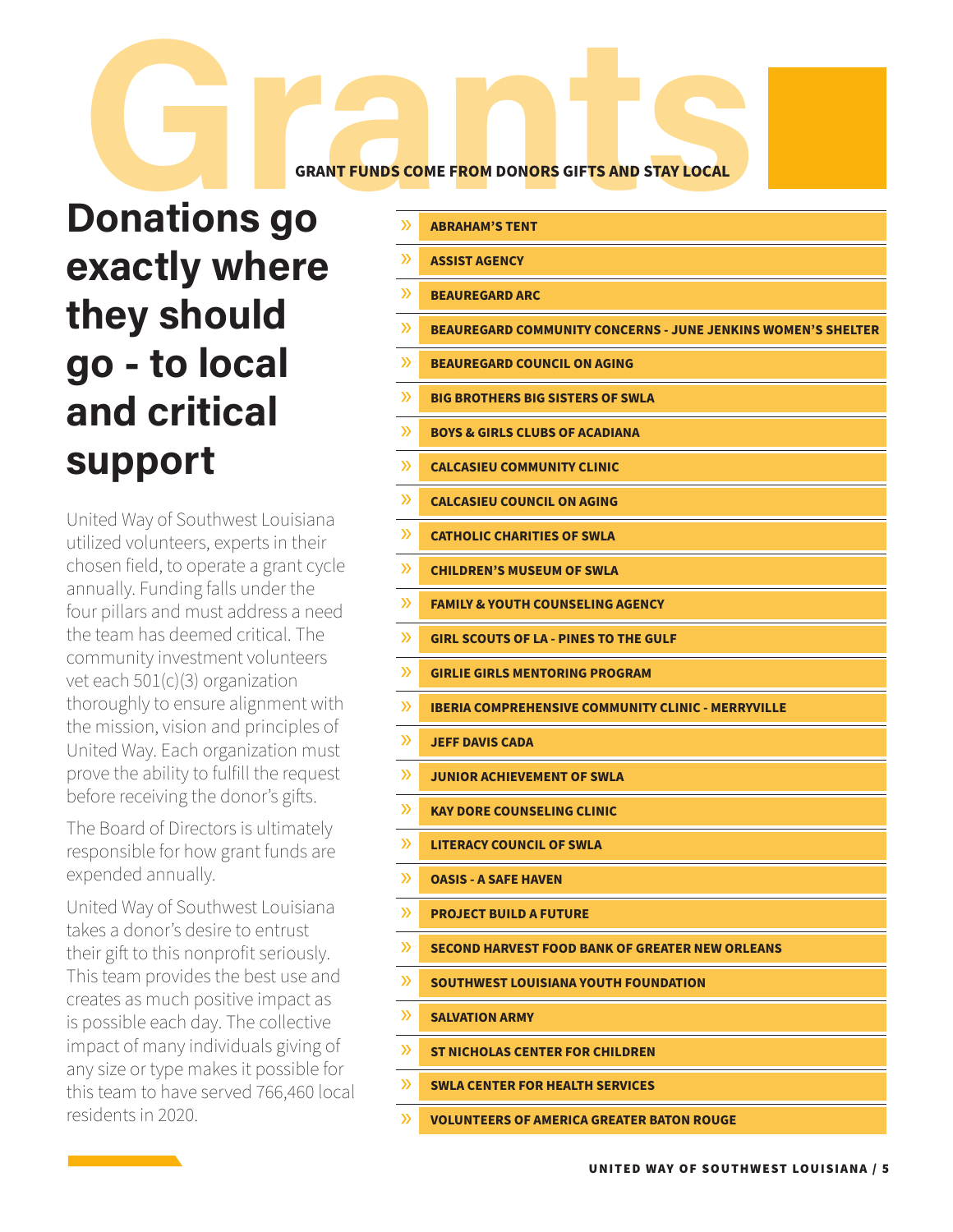**Experiment, UNITED CO. Partner Agencies Connected, Interdependent, UNITED**

#### **ABRAHAM'S TENT**

Serves bag lunches Monday through Saturday for individuals in need

#### **ASSIST AGENCY**

Assists low-income individuals and families with rent and utility bills, legal aid and food vouchers

#### **BEAUREGARD ARC**

Provides opportunities structured toward employment for citizens with developmental disabilities in Beauregard Parish

#### **BEAUREGARD COMMUNITY CONCERNS**

Operates the June Jenkins Women's Shelter which provides housing and services to domestic violence victims in Beauregard Parish

#### **CALCASIEU COMMUNITY CLINIC**

Provides low-income, working individuals who are un or under-insured with healthcare and medications

#### **CALCASIEU COUNCIL ON AGING**

Provides home-delivered meals, homemaker services, prescription and energy assistance programs for senior citizens in Calcasieu Parish

#### **CATHOLIC CHARITIES OF SWLA**

Provides basic needs assistance and disaster response to residents in Allen, Beauregard, Calcasieu, Cameron and Jeff Davis parishes

#### **CHILDREN'S MUSEUM OF SWLA**

Provides an educational and fun environment through hands-on programs and exhibits

#### **JEFF DAVIS CADA**

Provides shelter, basic emergency needs and services to domestic violence victims in Jeff Davis Parish

#### **JUNIOR ACHIEVEMENT OF SWLA**

Provides financial literacy instruction to students

#### **KAY DORE COUNSELING CLINIC**

Provides affordable mental/ behavioral health services and suicide prevention and education programs

#### **LITERACY COUNCIL OF SWLA**

Provides instructional programs to improve educational skill levels

#### **SALVATION ARMY**

Provides an emergency assistance program for food, clothing, rent and utility assistance as well as emergency shelter for men in Calcasieu Parish

#### **SECOND HARVEST FOOD BANK**

Provides food distribution, advocacy, education and disaster response to local food pantries

#### **SWLA YOUTH FOUNDATION**

Implements education programs for middle and high school students on human trafficking, relationship abuse and on-line solicitation

#### **ST NICHOLAS CENTER FOR CHILDREN**

Provides therapeutic educational and social services to children with autism, developmental delays and neurological disorders

### 6 / UNITED WAY OF SOUTHWEST LOUISIANA **Education Health**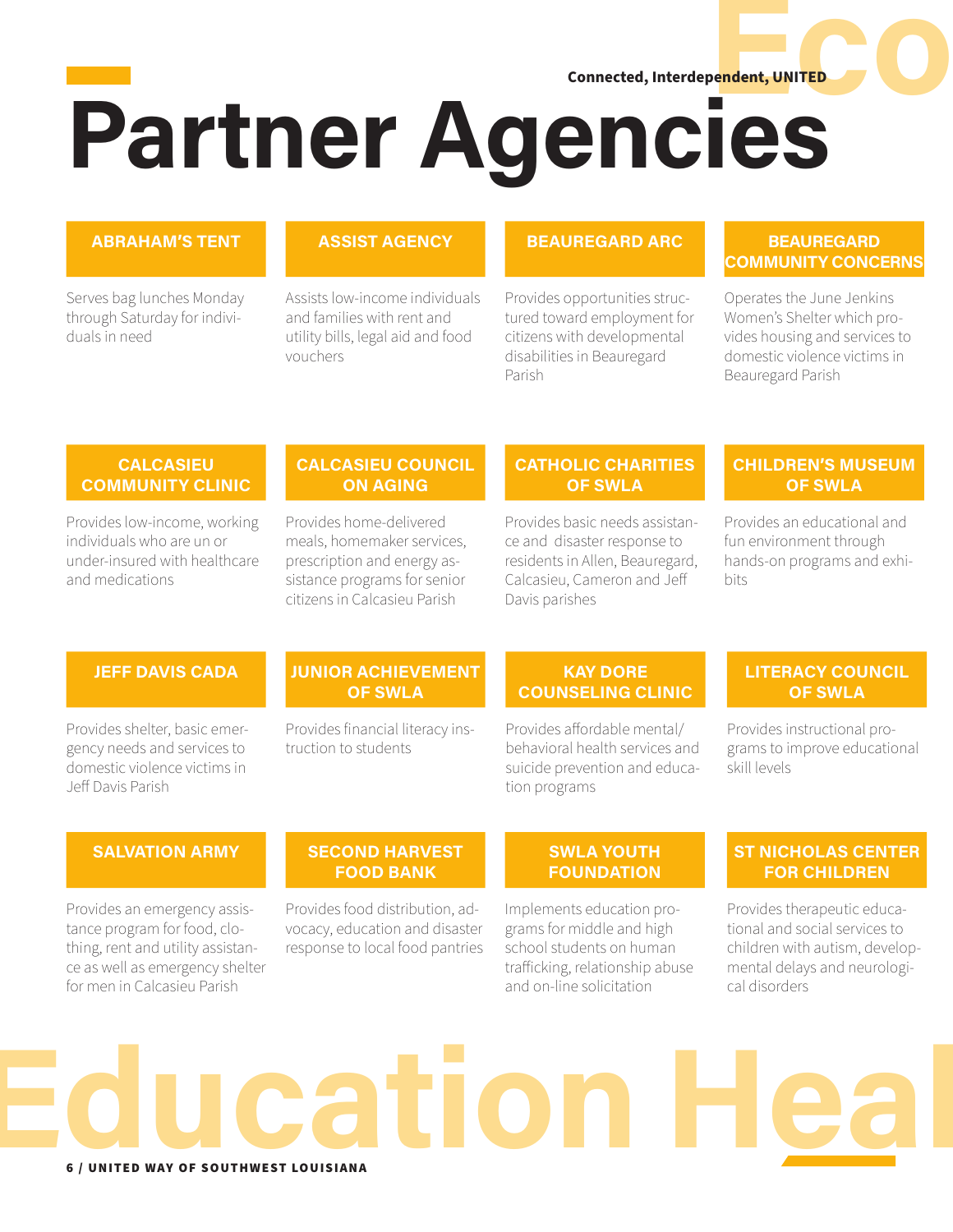# **Economic Mob Measurable Results**

#### **BEAUREGARD COUNCIL ON AGING**

Provides home delivered or congregate meals, transportation to medical appts and social services for senior citizens in Beauregard Parish

#### **BIG BROTHERS BIG SISTERS OF SWLA**

Helps children through professionally supported, one-to-one relationships with adult mentors

#### **BOYS & GIRLS CLUBS**

Provides a safe after-school space with educational programs, games and character development experiences in Lake Charles

#### **FAMILY & YOUTH COUNSELING AGENCY**

Provides affordable counseling, child advocacy, autism support and youth leadership experiences in Calcasieu Parish

#### **GIRL SCOUTS OF LA PINES TO THE GULF**

Scholarships are provided to engage girls in activities, support academic success and foster leadership development

#### **GIRLIE GIRLS MENTORING PROGRAM**

Provides girls with experiences to elevate self-esteem, gain confidence and learn problem-solving skills in Lake Charles

**United Way of Southwest Louisiana is an expert at identifying critical issues that need to be addressed in four focus areas: education, economic mobility, health and basic needs.** 

#### **MERRYVILLE COMMUNITY HEALTH CENTER**

Provides comprehensive health services to residents in the Merryville area

#### **OASIS A SAFE HAVEN**

Provides services including shelter and counseling for victims of sexual assault and domestic violence in Calcasieu Parish

#### **SWLA CENTER FOR HEALTH SERVICES**

**successful.**<br>
Provides quality, cost-effective Provide community support **that is a successful.** and comprehensive primary healthcare and support services in Lake Charles

#### **VOLUNTEERS OF AMERICA**

Provide community support for people with mental illness, housing for people with disabilities, outreach for homeless and adoption and pregnancy services

#### **PROJECT BUILD A FUTURE**

Promotes financial literacy through home-buyer counseling and affordable homes for working families in low income revitalization areas

**Creating lasting change is challenging and requires everyone to work together to be** 

### UNITED WAY OF SOUTHWEST LOUISIANA / 7 **Health Basic Needs**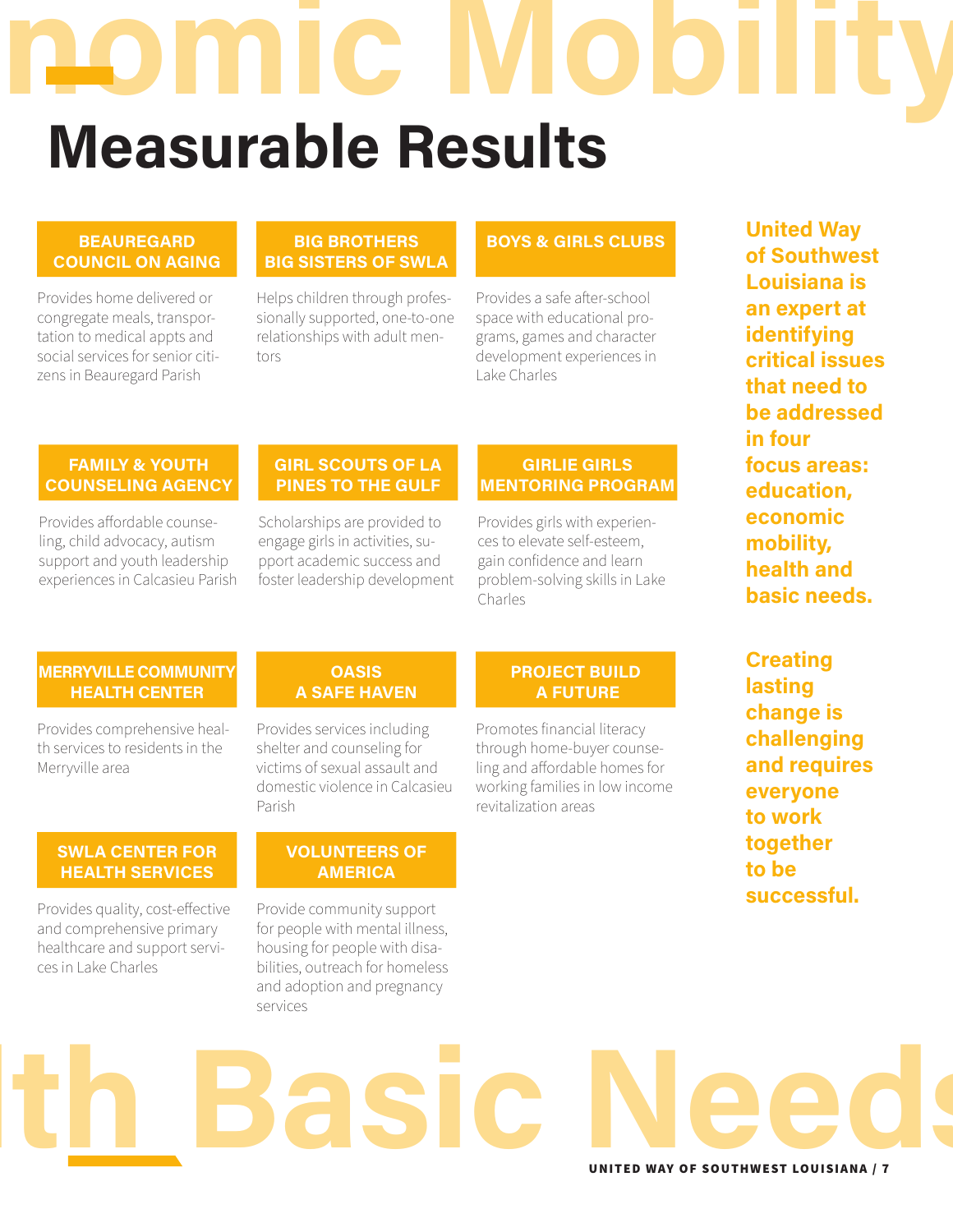## **INITIATIVES Committed to POSITIVE COMMUNITY IMPACT**

**United Way of Southwest Louisiana has the ability to initiate projects independently in each of our four focus areas. These Initiatives address important community needs not already being met and fall into the four focus areas. Donations and volunteers are behind the success of each one.** 

#### **SWLA VOAD**

Volunteer Organizations Active in Disaster - Provides a place where governmental, faith-based and non-profit organizations can cooperate, communicate, coordinate and collaborate in the event of a disaster.

#### **CRISIS CHAT ONLINE**

An online chat for anyone who is going through a difficult time, having thoughts about suicide or just needs to talk. It is confidential and operated by professionally-licensed crisis intervention specialists.

#### **833.TXT.TEEN**

during a disaster.

An easy-to-remember phone number that links people in need to relevant information in the complex maze of human services with an accurate database of public and community-based resources, even

**211 RESOURCE LINE**

A texting platform for teens serving anyone ages 13-22, in any type of crisis. It provides confidential access to 24/7 support from professionally-licensed counselors.

#### **SUMMER OF SERVICE**

Specifically designed for ages 12 to 18, the program has five human services projects each summer. Projects focus on a group of community members who are most in need and illustrate the value of serving others.

#### **VITA - VOLUNTEER INCOME TAX ASSISTANCE**

IRS certified United Way volunteers offer free income tax prep for low-income individuals, persons with disabilities, the elderly and limited English speaking taxpayers.

#### **LITERACY KITS**

With assistance from school systems, the kits are distributed to children across Southwest Louisiana. Each kit includes books and volunteer-designed props or games, to make the reading interactive.

#### **WRITESTART PROJECT**

This program provides basic school supplies, admin fees and necessary support to children and teachers in need. Providing supplies year-round ensures teachers and students can focus on learning.

# **Where the** goal is to help thos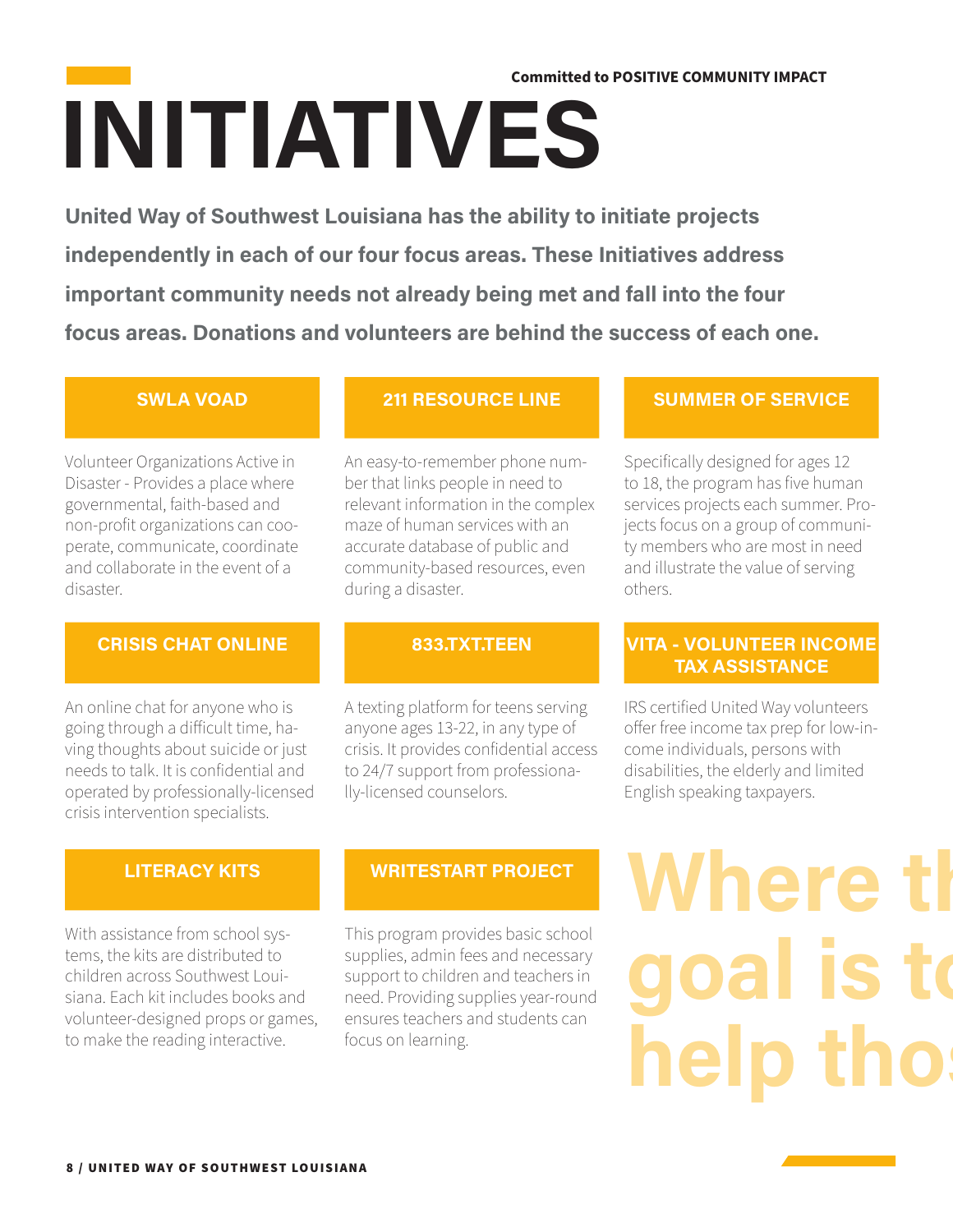# **Resources**

### **Meeting critical health & human services needs**

**United Way of Southwest Louisiana is committed to our mission of Positive Community Impact and will continue to make wise investments of resources, address the most important issues facing our community, and provide accountability for donations made by donors.** 

#### **THE PATH HOME**

Program which facilitates the matching of resources with the individuals and families needing assistance with issues surrounding homelessness. The goal is to help those affected move toward stable housing and a successful future.

#### **SINGLECARE PRESCRIPTION DISCOUNT CARD**

A partnership focused on improving the health of individuals, families and communities by helping to make prescription medications more affordable.

#### **UNITED AGAINST CHILD HUNGER**

Weekend Food Packs are created for the Summer Feeding Programs in Southwest Louisiana giving food-insecure children access to easy-toeat foods over the weekend.

#### **CAL-PRI - CALCASIEU PRISONER REENTRY**

This vital program is a link between formerly incarcerated individuals and the resources available to help them succeed with a new life in the job market and community.

#### **MATCHED SAVINGS**

This program teaches saving and budget habits for those working toward a home purchase. Participants are encouraged to build a down payment with a dollar match upon graduation.

#### **DOLLY PARTON'S IMAGINATION LIBRARY**

In partnership with donors, children are provided 1 book a month from birth until age 5 at no cost to the family. Families start a home library to encourage literacy from a young age.

## **Where there is great need, our**  work quickly and **help those most vulnerable.**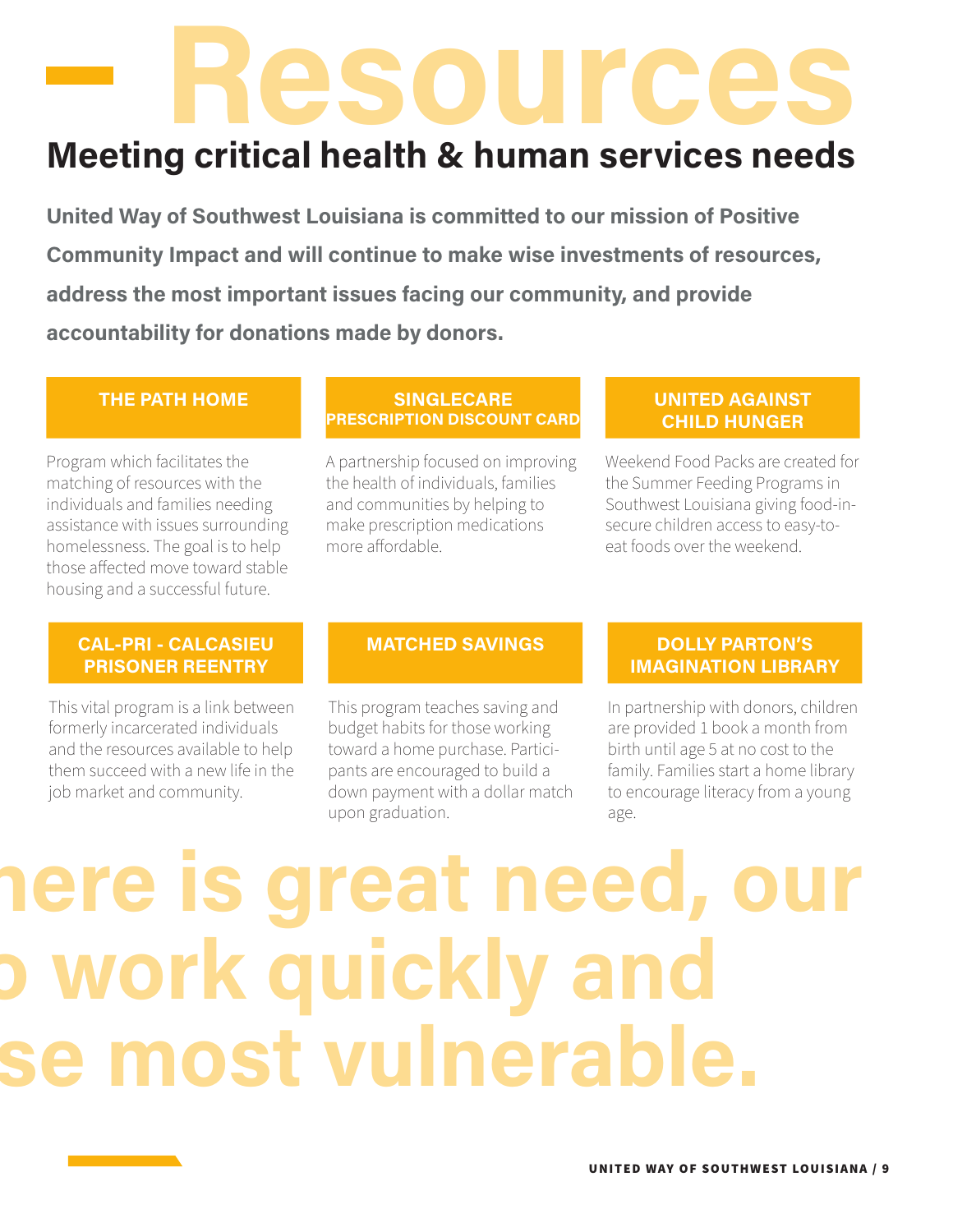**COLLECTIVE IMPACT is the idea that large-scale social change can only be achieved when all stakeholders work together, instead of in competition or isolation.** 

# **MISSION COMMUNITY IMPACT**

For 81 years, United Way of Southwest Louisiana has been committed to building strong, successful families and strengthening our community. When you join the United Way team, you're supporting a powerful movement to impact the region's most pressing health and human service needs.



We are the social services safety net for our community; creating long-lasting change.

Our ability to swiftly address critical needs such as bedding for the sheriff's department to use for young victims of sexual violence or brand new furniture for flood victims is due to global partnerships and donor trust.

We look at the big picture - embracing the entire circle of life focusing on children and youth, families and neighborhoods, seniors and people rebuilding their lives.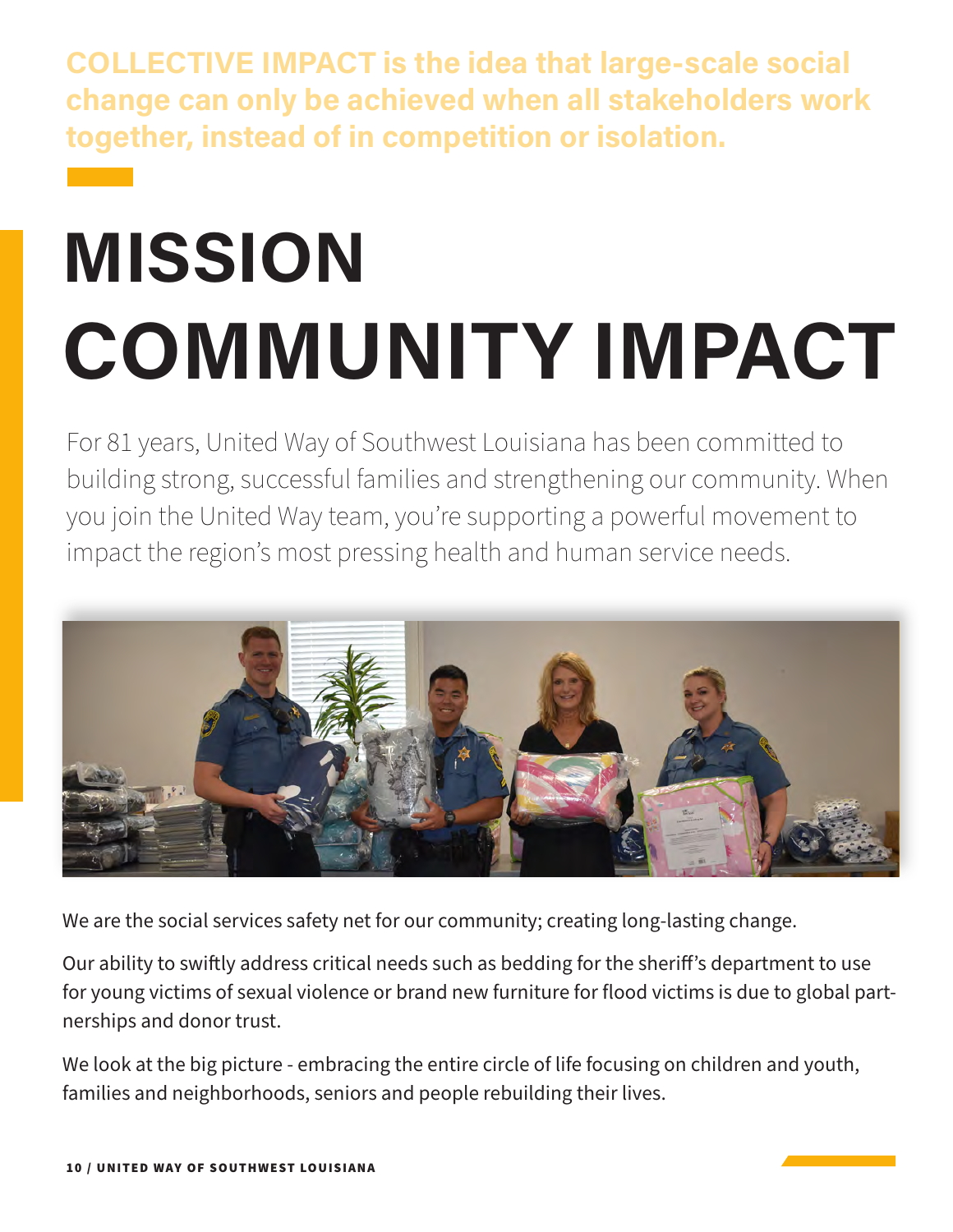The 211 resource line is the United Way of Southwest Louisiana Initiative that allows us to see what critical resources are needed in the community. We can take action to meet the need.

# **2020**

*I've never seen such great people who came in and reached out to the lowest in the community. They had open arms to help us, smiling and gave us what we need. They even asked if we needed more.*

Jerry Ann Vital Hurricane Relief Center visitor

Thank You Lord, For all the For all times to.<br>Life Easier Dure<br>Crisis. Thanks for



#### **2020 Community Impact**

**CORE WORK IMPACT**

**142,465**

**245,881**

**378,114**

**COVID-19 IMPACT**

**HURRICANE IMPACT**